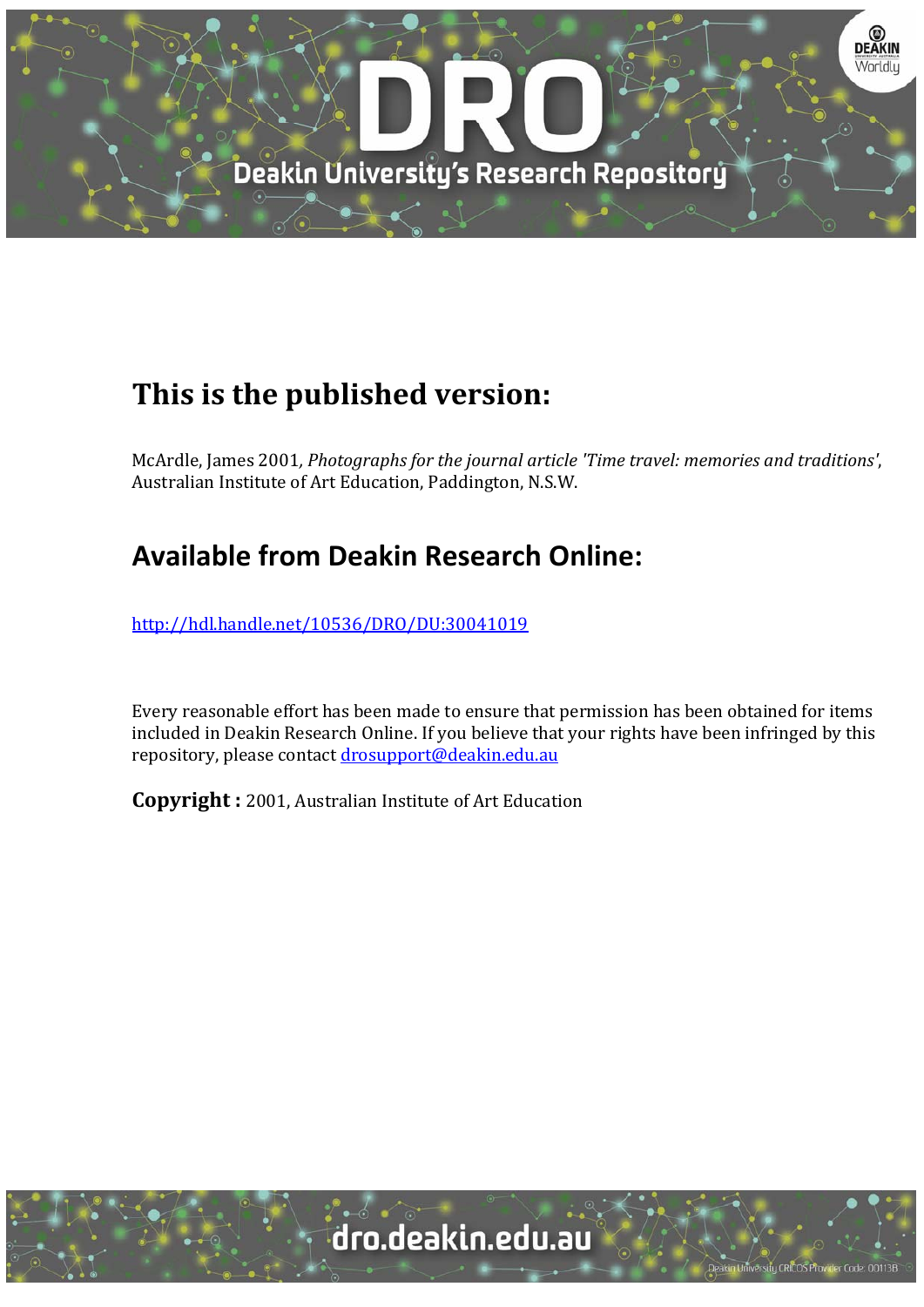**COP)Tight of Full Text rests with the original copyright ovmer and, except as permitted under the Copyright Act 1968, copying this copyright material is prohibited without the permission** ofthe **owner or its exclusive licensee or agent or by way of a licence from Copyright Agency Limited. For information about such licences contact Copyright Agency** Limited on (02) 93947600 (ph) or (02) 93947601  $(fax)$ 



l,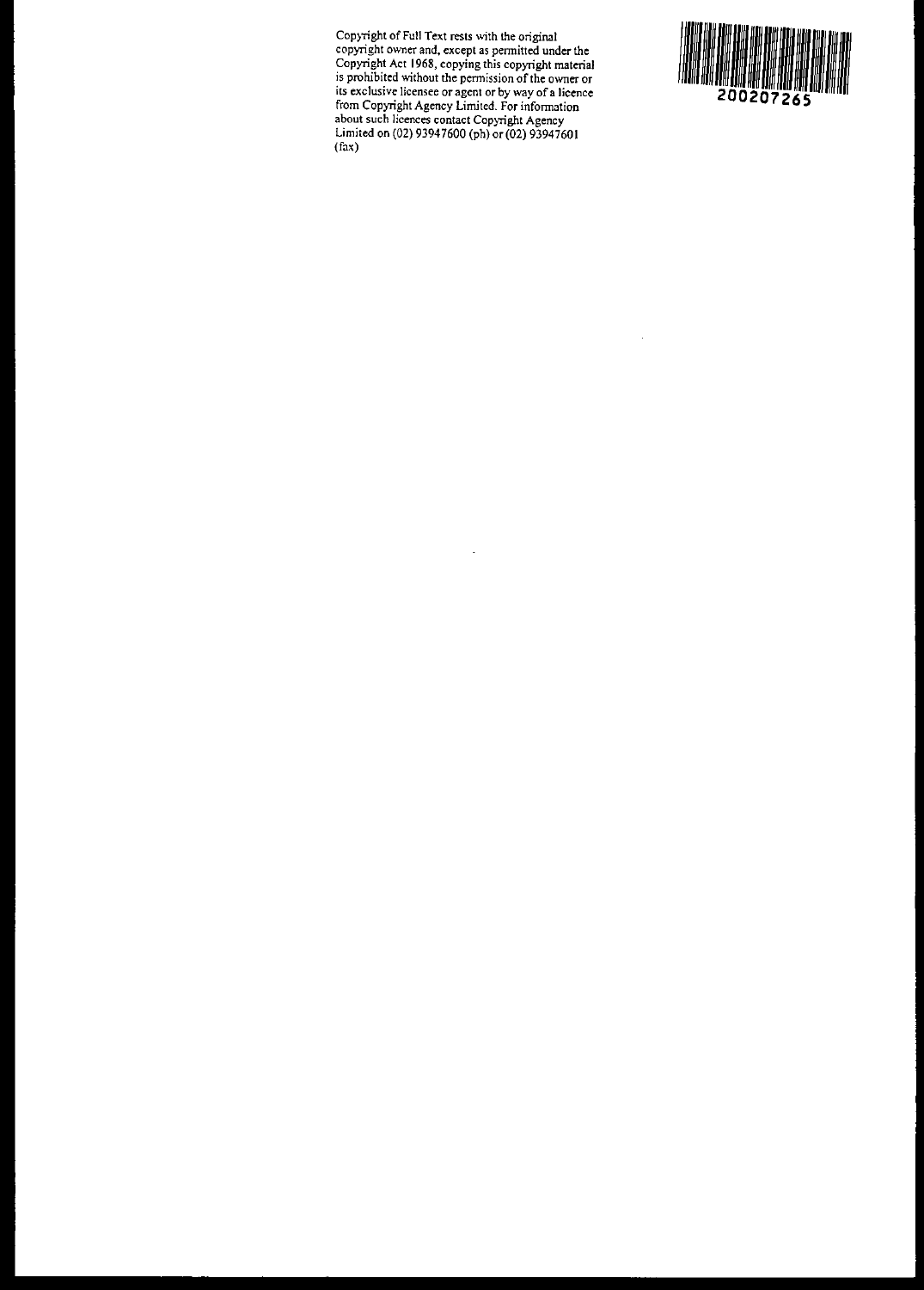# **TIME TRAVEL: MEMORIES AND TRADITIONS Eunsil Vun**

## **Abstract**

Increasingly, international students are completing postgraduate studies in visual arts in Australia. In this paper I present some of the challenges and advantages of this process. Reflections on my personal responses to these experiences and on my visits to historic sites in Korea have played an integral part in the development of my creative work over the period. The methodology used in my research was autobiographical with a phenomenological approach to search for the underlying meaning in experiences. The full account of my art journey is told in my doctoral dissertation, Connecting Fragments of Self and Tradition: A Korean Study (Yun: 2000).

## **Introduction**

When I reflect upon my art practice, I ask the questions 'Who am I?' and 'Where am I from?' My experiences have informed my work. I was born into a rapidly changing Korean culture, yet I have inherited a Korean art tradition that can be traced back to the fourth century BC. As a Korean artist, I have for some time felt a personal necessity to rediscover elements of Korean Indigenous art as a creative source. The artistic traditions of the Three Kingdoms Period (37BC - 668AD), Koguryo, Paekche and Silla, and traditional religious concepts are mediated for *me* by contemporary technology, and in several cases, by experiences of Western culture through my travels and research in Australia. In my journey, my artworks have evolved with these influences. My art relates not only to the traditional history of my culture but also to the influences of Australian culture and the environment. In this paper, I will reflect upon this period in Australia while I studied for my postgraduate degrees. The questions of identity expressed above guided this research.

## **Masters study in Australia**

After I completed undergraduate study in Korea, I travelled through Europe. This was truly an 'exotic' experience for me to meet and interact with 'foreign' people and different cultures. I thought that this would bring a different visual experience to my art and as it turns out was a momentous decision for my own art practice. Then I came to Australia in the

winter of 1995. Everything was so different from my own country: the language, the people, the culture and customs, and nature. By March 1996, I was working on a new theme entitled *A Modern Interpretation ofAncient Korean Murals* for my masters research (Yun: 1997). Interest in this study can be traced to my encounter with ancient Koguryo murals (37BC - 668AD) displayed at the Contemporary Art Gallery in Seoul.

Let us go back for a moment to the exhibition of Koguryo murals (in the winter of 1993 in Korea). The murals showed events from ancient Korean everyday life including symbolic images representing religious beliefs. The tombs were divided into several chambers, the walls of each chamber depicted prayers for the deceased. They expressed the mysterious spirit and vigor of an ancient Korean people. When I saw them, the things that impressed me most were the strong symbolic images and heavy pigments of the murals. These huge murals, which decorated the tombs at Koguryo, were the inspirational source for many visual stories. They gave me a strong visual and emotional impulse.

Something from the exhibition turned into personal emotion. That visual source gave me the idea to paint using the traces of ancient Korean art history. I loved the symbolic images of ancient Korean art, in particular the mysterious animal symbols. I began to introduce the ancient Korean symbolic images into my contemporary art and also combined ordinary *objects* from the landscape with ancient Korean symbols. How did these ordinary objects enter into my art practice? As I travelled from Bendigo to Melbourne by train (reminiscent of my train trips as a student in Korea) I was gazing at the many differently shaped rocks in the Australian countryside. It was then that I realized that they were impressive forms of nature. It brought to mind a religious custom, a shamanistic ritual, that utilized rocks and stones in Korea. This custom involved Korean people piling up stones in front of a big tree or a big rock, when they prayed for something. Each stone contained a hope or prayer. Rocks also symbolize longevity. In traditional Korean folk painting, there are ten objects used to symbolize longevity, including rocks, mountains, *water,* clouds, pine trees, turtles, deer, cranes, the fungus of immortality, and the sun. These symbols made appealing motifs for folding screens, lacquered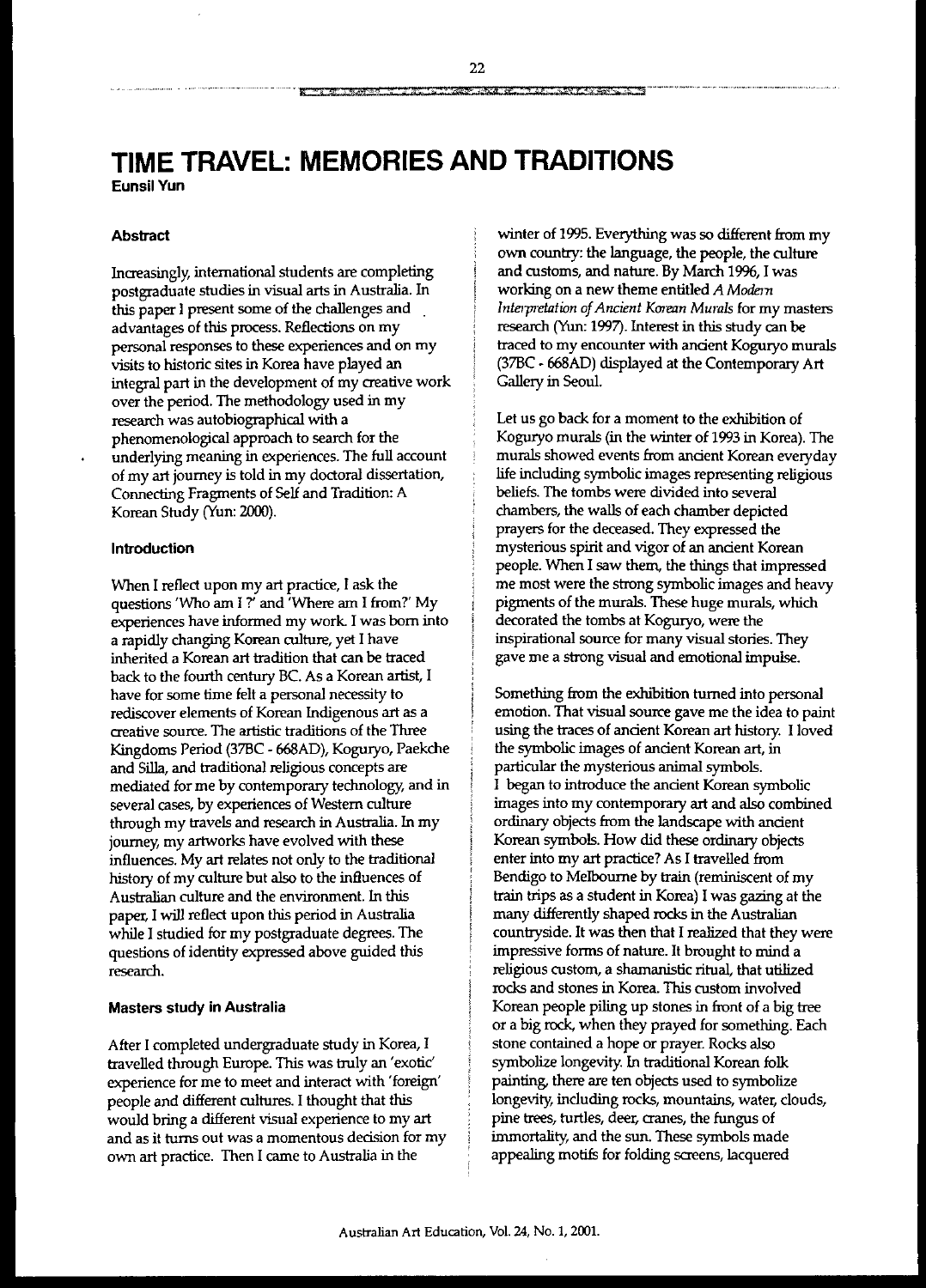## **TIME TRAVEL: MEMORIES AND TRADITIONS**

chests, ceramics and embroidery on clothes for daily *\.;e* (Heritage n.d.). That vision gave me the idea to use ordinary objects in my artwork. I used the fractuents and forms of rocks on which I painted ancient Korean symbolic images.

In creating my own visual works about ancient Korean symbolic images, texture was an important element of the works. I tried to develop my own method on canvas through the use of rough textures. I experimented with mixed media on canvas. Through building up the texture on canvas I was able to allude to ancient times. When I was satisfied with the archival texture, I started to paint symbolic images on the canvas. In later works for my Masters degree, I also combined ancient Korean symbolic images with the sunlight colours of Australia which are bright and intense. For example, the colours of my work were inspired by the cobalt blue sky, turquoise blue ocean and red desert. My paintings incorporated very vivid colours such as bright blues, light reds, oranges and yellows through to textured ochres and browns.

During this period in Australia I immersed myself in creating a journey through ancient Korean art. I was far away from my home and suddenly realised how much I loved my country, family and friends in Korea. Distance from home made me more aware of who I was and what I was doing. Most of my paintings are rooted deeply in ancient Korean culture. Each of the ancient Korean symbols allowed me to interact with and be in contact with my culture and farniJy. Every painting had not only ancient Korean symbolic meanings but were personal expressions of my separation from home. These themes continued into my doctoral study.

## **Doctoral study in Australia**

While completing further study in Australia, I continued to suffer terribly from homesickness. As a result of this longing for home and farniJy, the direction of my art practice turned to a journey into my childhood memories. The ancient Korean symbols still fascinated me and became increasingly more valuable to my sense of being Korean. I wanted to undertake new and different works that would express feelings from my childhood and from my culture.

When I revisited the southern part of Korea in the winter of 1997, another specific moment had an unexpected and significant impact on the direction of my art life. Today Kyongju, which was the capital of

the SiIIa Dynasty (57BC - 935AD) in Kyongsang Province, is one of the world's most historically significant sites, featuring numerous well preserved relics of the past history of the SiIIa Kingdom, including architecture, tombs and sculptures (Kyongju: n.d.). This was the second time I had travelled through Kyongju. The first time I had been with teachers and classmates during a high school excursion. Unfortunately, at that time of my life, I was oblivious to the wonders around me. Our teacher took us to the historical sites and the museum in Kyongju, but I was busy chatting and taking photographs with my high school friends. In 1997 I visited Kyongju again with my farniJy. It was strange because I had a totally different experience. Every site of Kyongju led me to mysterious moments and diverse meanings. Every object touched me with personal emotion and aroused memories. It was like exploring underground caverns, all the while being led on unexpected pathways as my senses were gradually being opened up to a long series of beautiful experiences.

First I went to Sokkuram and Bulguksa. Sokkuram is the finest example of Korean Buddhist art and shrines. It is a cave-temple carved out of granite by human hands. It faces east from high up on Toham san (Toham mountain). Its purpose was to calm the raging East Sea of Korea. As I followed the road upwards, a great pleasure arose from seeing the landscape of Toham san. When I looked at Sokkuram, I felt that I had met with the spirit of an unknown ancient Korean artist across time. This shrine reflected not only great technical achievement, but also the spirituality of ancient Korea. At eye level, the walls surrounding Buddha's statue led me through the relief of Gwuaneum Bosal (the Buddhist Goddess of Mercy) on the eleven sides. Each image of Gwuaneum Bosal has a rhythm just like a piece of sacred music. It also reminded me of the images of the celestial beings in the Koguryo murals. The calm and spiritual environment made me feel and think about my inner self, the outside world, reality, unconsciousness, nature, history, time, philosophy...

Bulguksa (Bulguk temple) was built in the mideighth century during the Unified SiIIa period (668- 935 AD.). Bulguksa symbolizes the Buddha Land in this world. Two of the finest stone pagodas, Dabotap (Abundant Treasure Pagoda) and Sokgatap (Sakyamuni Pagoda) are located in BuIkuksa. Traditional Korean pagodas have an odd number of storeys (three, five, seven, or nine storeys) because odd numbers are attributed to the yang, the active power aspect of the yin and yang philosophy. The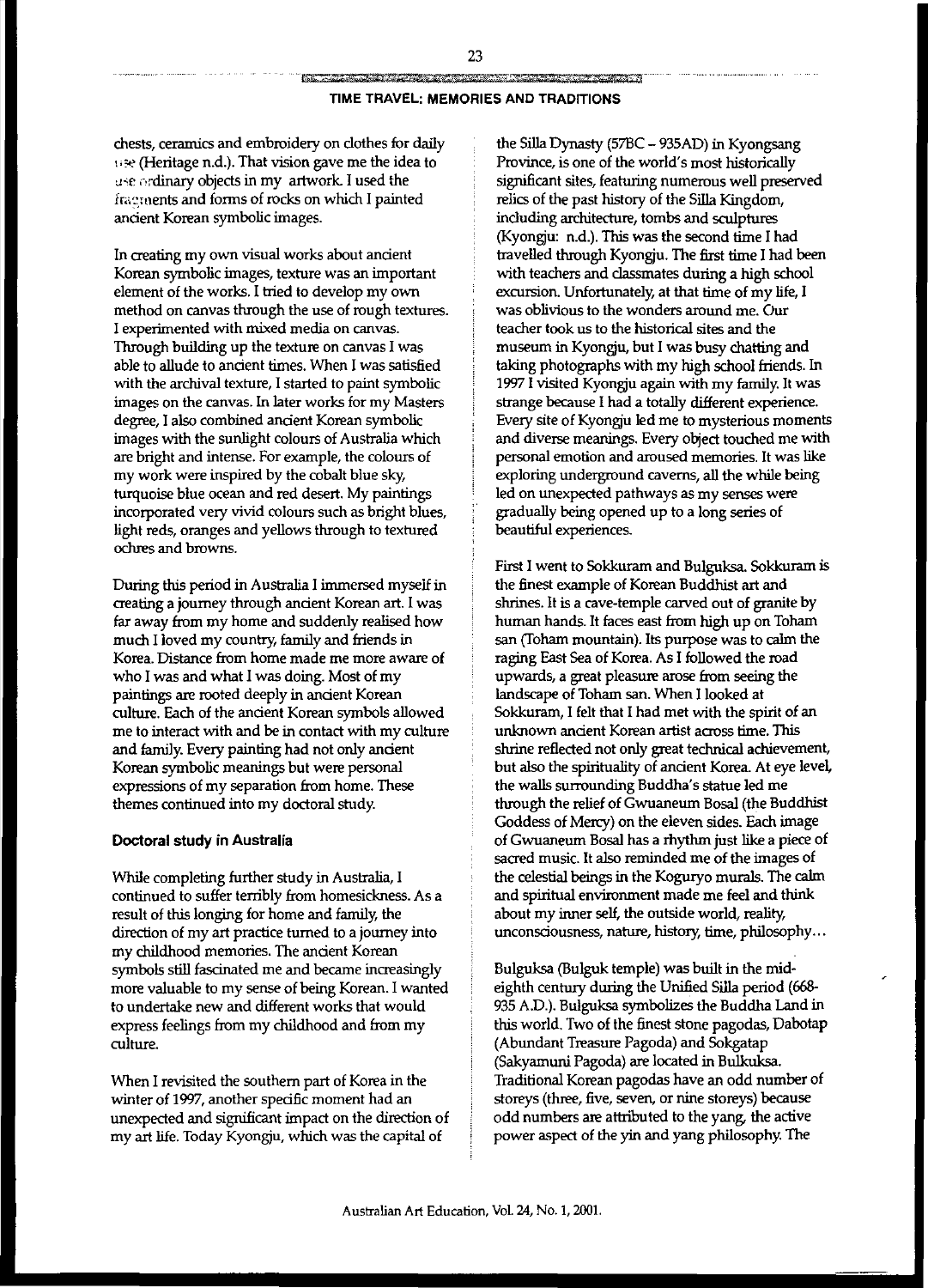## **EUNSIL YUN**

storeys of the pagoda, therefore, represent active movement toward heaven. The pagoda is one of a vast array of provocative structures and objects in a temple (Yun, J. n.d.). It was to prove to be a great experience for my art. As I moved through the temple I began to notice, in particuIar, the recurring Buddhist symbols. I found myself stepping from one fully expanded lotus to the next, as cursory glances downward revealed a myriad of lotus motifs beneath my feet on the courtyard tiles.

As I explored the main hall of Bulguksa, I found the Buddha of Paradise seated on a lotus throne. Lifting my eyes towards the decorative ceiling, I found a pattern of lotus intermingled with other symbols. The beauty of the vista was over-powering. This beauty of the Buddha image is thought to be present in the lotus flower. Tradition has it that when Buddha reached enlightenment, miraculous lotus blossoms bloomed under his feet (Yun, J. n.d.). Even though I do not have specific knowledge of Buddhism, each symbolic image spoke to me of an immense calmness of spirit. I saw the image of Buddha's light and truth in this structure, the landscape, colour and light. I have often used patterns of lotus which were integral in Three Kingdoms art, including the Buddhist art of Bulguksa. My love for the mystical and the hidden meaning of the lotus is reflected in my contemporary images.

Following these sites, I visited Tumuli Park. When I entered downtown Kyongju, the first thing that caught my eye was the group of huge burial mounds in Tumuli Park. Tombs took on the appearance of small hills. The burial mounds are some of the many royal tombs scattered in and around Kyongju (Tomb n.d.). When I went through the tomb I felt that I was transported into another world. I wanted to capture this mystical moment of the Silla tombs. The impact of the sight of the tombs gave me the idea to use light as a medium in my work. The contrast of dark and light could recreate the mystical tomb environment as images of shadow and light contributed to the composition of each object.

last, I visited the National Kyongju Museum, which has the finest collection of Silla Dynasty artifacts. The museum consists of a two storey main building with a traditional Korean roof. In the garden of the museum, hundreds of stone relics transferred from the sites of temples and palaces are displayed. Most of these relics are stone: a statue of Buddha, a stone pagoda, stone basins, stone lamps, and monument bases. They surround the main building of the museum. When I visited the museum in the winter

of 1997, it was holding a special exhibition of Silla *tou* (clay figurines). The encounter with *tou* was an unforgettable moment in my life. *Tou* were first made in the Neolithic period in Korea. The Silla *tou* were diverse images of ordinary Silla people that showed the everyday life, humour and dreams of ancient Koreans. I was fascinated by the images of tou, each of which seemed to be a story in itself. They made me commence a journey back in time from the present to the roots of ancient Korean culture. In the Ancient *Dreams* series I have incorporated tou.

Throughout my travels in Kyongju, I experienced a peculiarly exciting feeling. The trip was a challenge in that I found myself confronted by questions about my heritage and roots. It made me aware of ancient Korean cultural beauty. I yearned for the answers to these questions, and I believe my artwork assists me in finding them. Back in the studio, the questions "What does it mean to me?" and "How do I feel about it?" demanded answers. So I have tried to convey my emotional and personal responses to the ancient Korean heritage experienced through the trip: to what I saw, felt, heard and touched. Simultaneously, it offered a new possibility in my art practice the possibility for installation and for engagement in three-dimensional work. For my artwork, installation has the ability to reach a more emotional level through the senses it conveys. It occupies space and appeals to people's touch. It also requires people's participation as they are immersed in it I am excited by the ways in which installation transforms the space. I feel that it is a more direct expression of the relationship between artworks and viewers - a form of communication. The purpose of my installation is not just to seek to convey a particular message, but rather to create a dialogue between artwork and **viewer.**

In my doctoral work, entitled *Ancient Dreams* 2 (Picture 1 and cover) I combined bisque tiles with *tou* (clay figurines). The idea of tile work was deeply influenced by the courtyard tiles of Bulguksa, and the bricks and tiles of Paekche art (18BC - 66OAD). *Ancient Dreams* 2 also reflected my early childhood experience of playing on the floor and the wall while growing up in Korea. Since childhood I have had a keen interest in drawing and painting and as a child I enjoyed scribbling or drawing on the floor and the wall. During the process of my doctoral art practice when I painted on the tiles it brought me back to these memories of my childhood.

As my work develops, I am becoming more able to rely on culturaI intuition to guide the forms.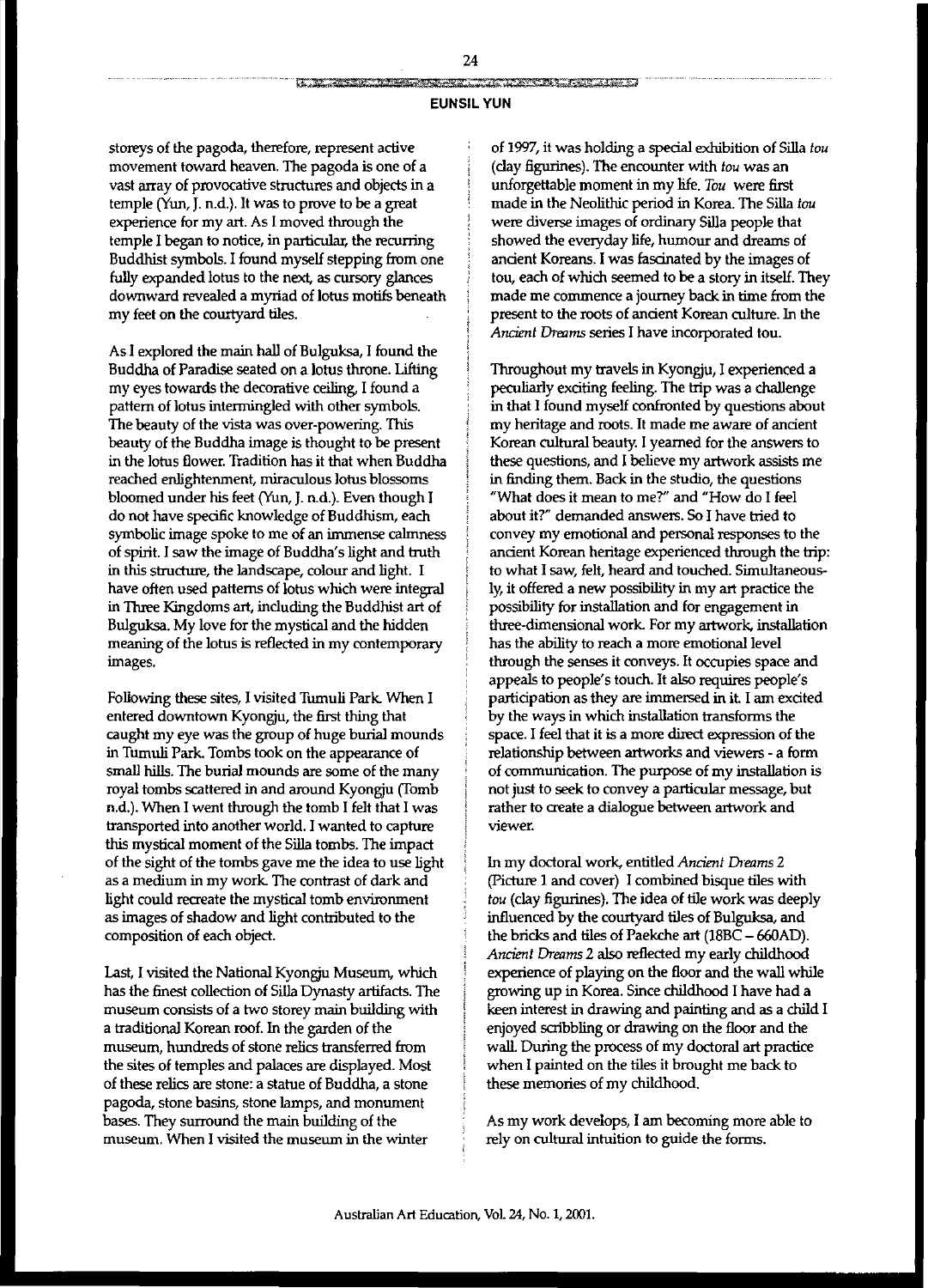#### **TIME TRAVEL: MEMORIES AND TRADITIONS**

Based on the ideas of ancient Korean symbolic images as this symbolic imagery emerges, I become more aware of the feeling of my inner consciousness. Sometimes, it comes out as an obscure *memory* of a fragment of my inner realm. Memory is visible at times, but the great bulk is beneath my conscious mind and reveals only part of itself for a moment at random intervals. When I create art, the image of each *memory* touches me and appears subtly in the work. In my art practice, I want to incorporate my childhood experiences and memories with the symbolic images of Korean art. Having grown up, I now look back to my childhood, which appears to be such a different world from an adult view. The world of the child would be one of beginning, a new world, fresh and clear. One artist said that when an artist stopped being a child, he or she would stop being an artist (Selz, 1996: 521). When I mould *tau* (clay figurines), paint the symbolic images and narratively organize the works On the waIl, it reminds me of my childish playing with clay and scribbling on the waIl, a primer for images and shapes I now produce. The elements of childhood experience bring forth the images of my artwork simple, evocative and mysterious.

When I looked back over my earlier work as an undergraduate art student I found that initiaIIy I was painting people and landscapes in the European Impressionist style. I appreciated the beauty of European art. On my visit to European countries, I saw the beauty of European culture and art but I understood that that was not my heritage. When I depicted the landscape of a Korean village and countryside in the Impressionist style, I realized that that did not come out of my own experience. Therefore, I tried to develop a style of art which related to what I imagined to be the Korean identity. I still painted figures and molded figurines, but without the use of chiaroscuro and perspective.

Later, when I was adjusting to life in Australia, I became aware that this vast country, was unfamiliar to me and the need to think about my identity and heritage had become more pressing. The loneliness that I experienced in my life in Australia led to the discovery of something comforting in my research on ancient Korean art. I was able to understand things of value about being Korean. For example, I began to value the beauty of the 'flat appearance' and almost One dimensional approach of traditional Korean painting, the beauty of the mythological symbols and simplicity of form of Korean decorative art. From this appreciation emerged a new idea for my installations. In my work, entitled *Ancient Dreams* 6 & 7

(Picture 2), I incorporated the yearning towards my country, family and friends in the form of the wooden cabinet. The cabinet had traditional Korean door patterns of lattice and combined the Korean alphabet, *hangul,* on the paper lining. Inside the cabinet, I piled up stones or rocks which I cast from plaster moulds of Australian stones. On each cast stone I painted bright colours and an image from the ancient Korean symbols. The intense, bright colours were influenced by Australian landscape elements. When I piled up stones in the cabinet, each stone held meanings of my yearnings, hopes and dreams, as in the shamanistic ritual already described.

In 1997, my three-dimensional forms changed. I had already stopped painting On canvas and so began to create installations in a Korean style. It is appropriate for me to work in this style as I have developed a unique response pertinent to my experiences of living a dual life-style. Any artist working now has the opportunity to take advantage of the technological advances of the past hundred years and use them creatively. I introduced electric lights into the installations (Picture 3). In Buddhism, traditionaIIy light is cherished as the symbol of Buddha's wisdom (Buddha n.d.). In my works, light has the meaning of discovery of my heritage and, therefore, of myself. It is a way to interpret the past and the present, and draw out my personal memories. Through combining traditional Korean symbolic images and forms, with contemporary technology, I tell my personal *story.* It is a dialogue with ancient Korean people and their thoughts and, also, an expression of yearning for my homeland. It is also a connection with my childhood, carefully protected and cherished in the world of my dreams and my art.

## **Conclusion**

In my works, I have tried to incorporate a distinctly Korean sense of aesthetics, which embraces contemporary artistic style and the age-old traditions. For me these aspects of traditional Korean art represent an inner harmony which I have sought to evoke in my own work, in an attempt to not only honour this harmony but also re-create it through contemporary means. Through my journey of linking the traditional history of my culture and researching ancient Korean art, I became aware of how my life has also been influenced by the extended experience of working in an Australian setting. In this regard my work had to engage directly with globalizing effects of different geographical contexts.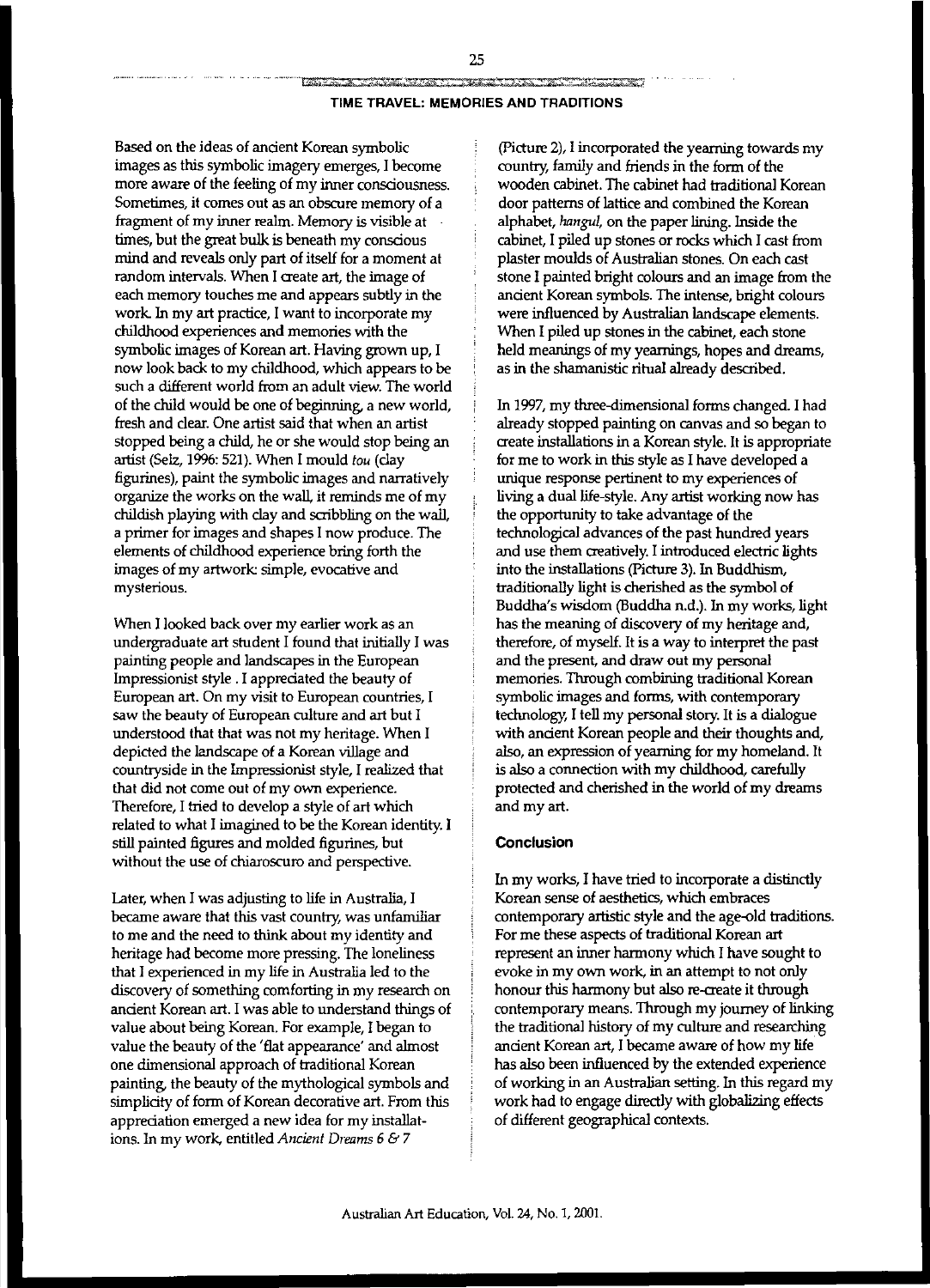#### *'441ik§ig* M-fit" *iRk* **fr,h£ e #1## EUNSILYUN**

At the same time, being at a distance from my homeland, has strangely brought me closer to my heritage. I can stand back and look at my heritage with an outsider's view. My works reflect my interest in the traditional perception of Korean heritage, as well as recognition of connections and breaks with aspects of Australian experience, in particular, the colours of the Australian environment. This can be seen in my attempts to incorporate the intensely coloured cast stones within the traditional forms in· the installation of Korean furniture. I felt free to use these aspects of intense colours in my work and therefore wanted to use these hues in the installation as a record of my journey in Australia because they prompted my further engagement with traditional colours and images.

My isolation from my home, my loss of language, the ancient Korean arts, and my art experience in Australia have had a great influence on my works. Through this experience I have endeavoured to capture a past culture which, at this time in my artistic development, is far more important than the more progressive nature of the electronic medium of artistic expression. On reflection, perhaps had I stayed in Korea completing my doctoral research, I too would have wanted the input and influence of the international sweep of digital art forms current in today's art. Perhaps the move away has driven me in the direction I have taken. I have learned something I did not envisage at the time. In becoming an expatriot of Korea. I did not realize how I had taken my heritage for granted. Now I am richer for the experience of being able to choose which line of artistic expression to work with during my study in Australia. Though I had the choice of working with computerized, digital laser light three-dimensional visual art, I chose instead traditional influences and incorporated them into my place in society at the time; as an ex-patriot in a non-Korean speaking culture.

While studying art outside my country, my aesthetic sense has shifted from traditional representation to recognition of the growing trends of globalization. It has been an important factor in my art process. My works have engaged with the issues of globalization, which have induded the themes of Australian influence, contemporary technology in the use of electric light, and expatriation from a distant homeland. Starting with the 'Who I am' and 'What I inherit: I am moving gradually towards a global awareness. National and personal identities are overlapped by issues of a global nature. It is becoming increasing clear that in the processes of memory and of recalling cultural traditions of the

past, the memories and traditions are inevitably changed as they are interpreted in my thoughts and in my works in the present. I have explored my identity through these processes: the selective use of Korean cultural myth and heritage, the memories of my childhood and the Australian influences. Ancient symbols and contemporary technology are metaphors for my memories and experiences. For the present and for the foreseeable future, questions like 'Who am I?' and 'Where am I from?' will still provide direction for my quest. Behind this journey is the insatiable need to understand the processes of life and death through my art.

## **References and cultural sources**

- Biedermann, H. (1996) . *Dictionary of Symbolism*. Herfordshire: Wordsworth Editions.
- Bruce-Mitford, M. (1996) . The Illustrated Book of Signs & *Symbols.* London: Dorling Kindersley Ltd.
- Choi, M. & Lim, Y. (1992) . *Koguryo Murals*. Seoul: Shinseowon.
- Forman, W. (1962) . The Art of Ancient Korea. London: Peter Nevill.
- Hershman, L. (1996) . Art and Technology. In K Stiles & P. SeIz. (Eds.) *Theories and Documents* of*Contempora,y Art.* California: University of California Press.
- Kim, C. & Kim, W. (1%6) . The *A,ts of Korea.* London: Thames & Hudson.
- Lew, y. (1993) . *Korean A,t Y,·adition.* Seoul: The Korea Foundation.
- McKiJJop, B. (1992) . *Korean Alt and Design.* London: The Victorian and Albert Museum.
- SeIz, P. (1996) . Installations, Environments and Site. In K Stiles & P. SeIz. (Eds.) Theories *and Documents* of Contemporary Art. California: University of California Press.
- Yun, E. (1997). A Modem Interpretation of Ancient Korean Murals. Unpublished M.Arts Thesis. Bendigo: LaTrobe University.
- Yun, E. (2000) . Connecting Fragments of Self and Tradition: A Korean Study. Unpublished Doctoral Thesis, Bendigo: Latrobe University.